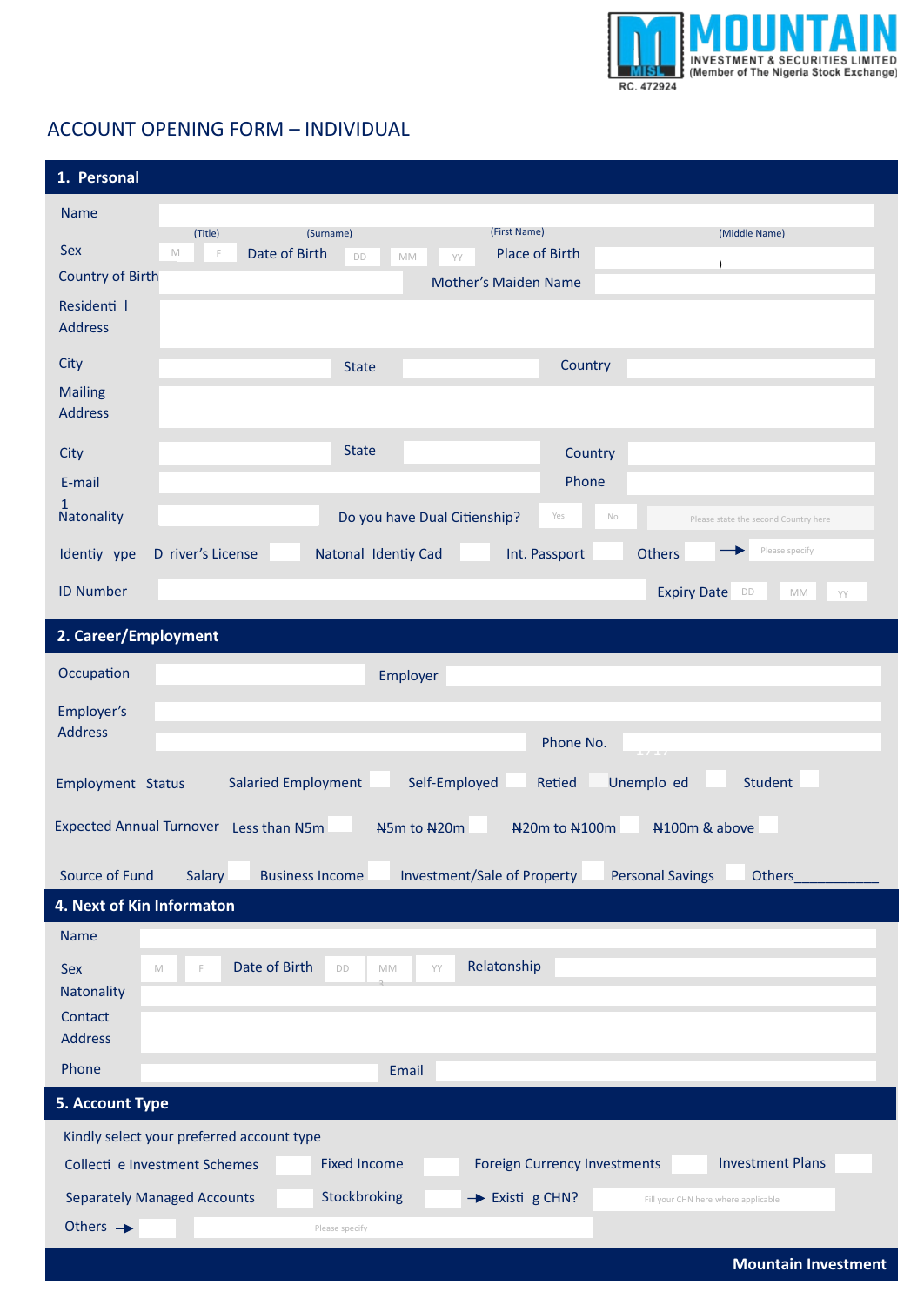| 6. Portolio Management (For Asset Management Clients Only)                                                        |                             |                                                 |                                 |                                       |
|-------------------------------------------------------------------------------------------------------------------|-----------------------------|-------------------------------------------------|---------------------------------|---------------------------------------|
| <b>Separately Managed Accounts</b><br><b>Discretionary Portfolio Management Account</b>                           |                             | Non-Discretionary Portfolio Management          |                                 |                                       |
| <b>Investment Plans</b><br><b>Balanced</b><br>Conservative                                                        | Ethical<br>Growth           | Guaranteed                                      | Others $\rightarrow$            | Please specify                        |
| 7. Bank Account Details                                                                                           |                             |                                                 |                                 |                                       |
| 1. Bank Name (Naira)                                                                                              |                             | Account No.                                     |                                 | Ten Digits                            |
| <b>Account Name</b>                                                                                               |                             |                                                 |                                 |                                       |
| 2. Bank Name (Naira)                                                                                              |                             | Account No.                                     |                                 | Ten Digits                            |
| <b>Account Name</b>                                                                                               |                             | Eleven Digits                                   |                                 |                                       |
| <b>Bank Verificaatn Number (BVN)</b>                                                                              |                             |                                                 |                                 |                                       |
| 3. Bank Account (Foreign Bank) Currency<br><b>Account Name</b>                                                    | <b>USD</b><br>GBP           | Others<br><b>Swif Code</b>                      |                                 |                                       |
| <b>Correspondent Bank:</b>                                                                                        |                             |                                                 |                                 |                                       |
| SwiftCode<br><b>Account Number</b>                                                                                |                             | Rouutig No/Sort Code<br>IBAN (where applicable) |                                 |                                       |
|                                                                                                                   |                             |                                                 |                                 |                                       |
| <b>For Further Credit:</b>                                                                                        |                             |                                                 |                                 |                                       |
| <b>Beneficiary Account Name</b><br><b>Beneficiary Account No</b>                                                  |                             |                                                 |                                 |                                       |
| <b>Beneficiary Address</b>                                                                                        |                             |                                                 |                                 |                                       |
| 8. Questonnaire                                                                                                   |                             |                                                 |                                 |                                       |
| Investment Objecti e<br>a.                                                                                        | <b>Investment Prottecti</b> | <b>Wealth Accumulatio</b>                       | Retieme t                       | <b>Future commitment</b>              |
| <b>Investment Experience</b><br>b.<br>Investing xperience<br>c.                                                   | Limited<br><b>None</b>      | Good<br>1-2 years                               | <b>Extensive</b><br>2-5 years   | <b>None</b><br>Over 5 years           |
| <b>Investment Time frame</b><br>d.                                                                                | $<$ 1 year                  | 1-2 years                                       | 2-5 years                       | Over 5 years                          |
| Are you a permanent resident of any other country?<br>e.                                                          |                             | <b>Yes</b>                                      | <b>No</b>                       |                                       |
| If yes, kindly ensure to fill the FATCA Form aata ed.                                                             |                             |                                                 |                                 |                                       |
| Have you occupied any politi al office?<br>f.<br>If yes, kindly state the last two (2) politi al office occupied. |                             | Yes                                             | <b>No</b>                       |                                       |
| 1.                                                                                                                |                             |                                                 |                                 |                                       |
| 2.                                                                                                                |                             |                                                 |                                 |                                       |
| Have any of your close relativ s/associates occupied a ppolical office?<br>g.                                     |                             | Yes                                             | and the control of<br><b>No</b> |                                       |
| If yes, kindly state the names and your relatonship with such persons:                                            |                             |                                                 |                                 |                                       |
|                                                                                                                   |                             |                                                 |                                 |                                       |
|                                                                                                                   |                             |                                                 |                                 |                                       |
|                                                                                                                   |                             |                                                 |                                 |                                       |
| 9. Client Atestaaon and Signature                                                                                 |                             |                                                 |                                 |                                       |
| I/We                                                                                                              |                             | atest that all informaati                       |                                 | provided herein is accurate and would |
| notify CardinalStone to update my/our records where any change occurs.                                            |                             |                                                 |                                 |                                       |
|                                                                                                                   |                             |                                                 |                                 |                                       |
|                                                                                                                   |                             | PASSPORT PHOTOGRAPH                             |                                 | <b>THUMB PRINT</b>                    |
| SIGNATURE                                                                                                         |                             |                                                 |                                 |                                       |
|                                                                                                                   |                             |                                                 |                                 |                                       |
| DATE                                                                                                              |                             |                                                 |                                 |                                       |
|                                                                                                                   |                             |                                                 |                                 | <b>Mountain Investment</b>            |
|                                                                                                                   |                             |                                                 |                                 |                                       |